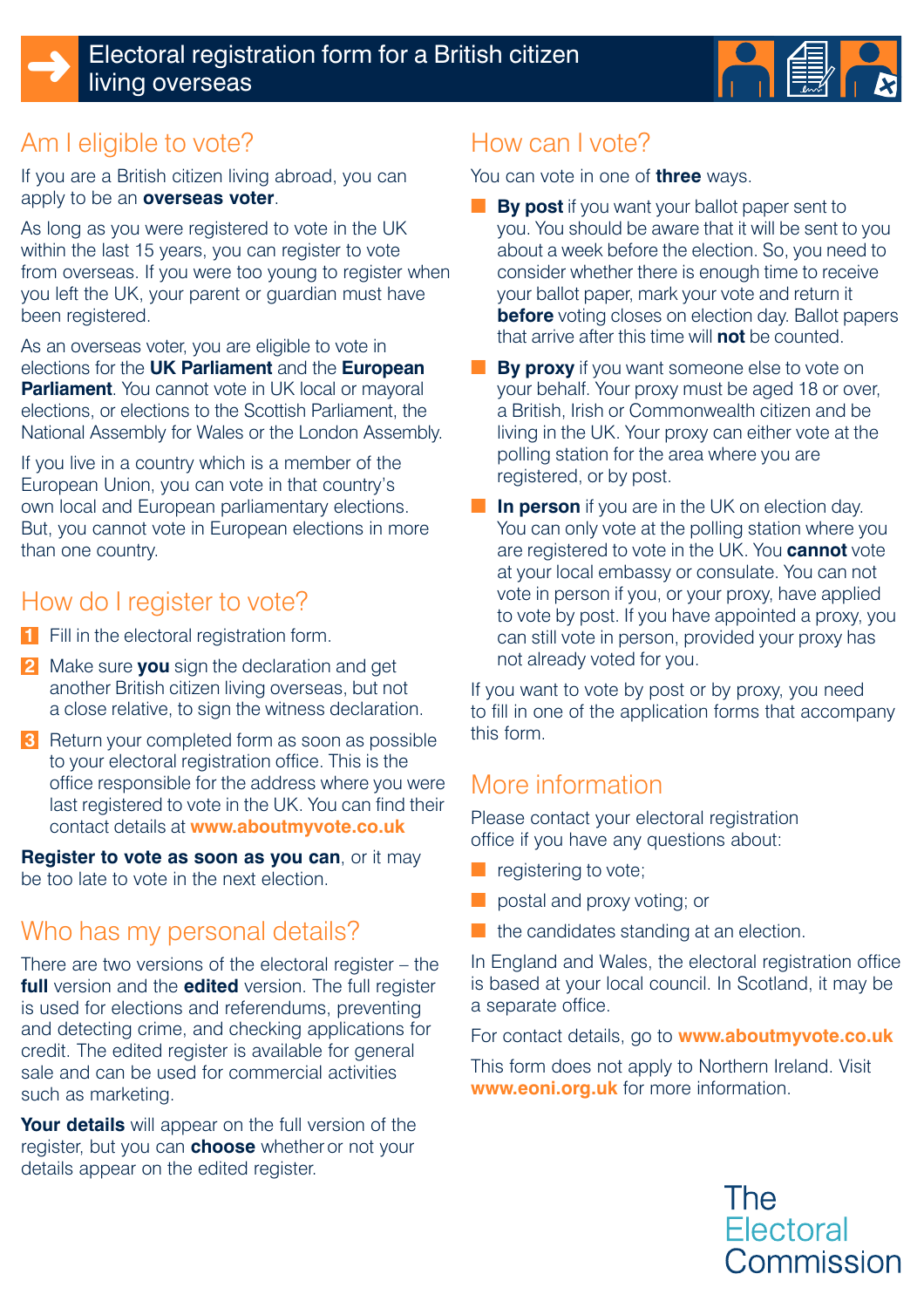# Electoral registration form for a British citizen living overseas



Only one person can register using this form. Please read the notes carefully before filling in this form. This form does not apply to Crown Servants or British Council employees. Please write in black ink and use BLOCK LETTERS. When you have filled in every section and signed the form personally, send it to your electoral registration office.

| <b>About you</b>                                                                                                                                                                           | Your last UK registration details (continued)                                                                                                                                                                           |
|--------------------------------------------------------------------------------------------------------------------------------------------------------------------------------------------|-------------------------------------------------------------------------------------------------------------------------------------------------------------------------------------------------------------------------|
| Surname                                                                                                                                                                                    | Please tick the <b>one</b> statement that applies to you.<br>I was last registered as an overseas voter on                                                                                                              |
| First names (in full)                                                                                                                                                                      | Month<br>Year<br>Day                                                                                                                                                                                                    |
| Current address (outside the UK)                                                                                                                                                           | Now go to section 5                                                                                                                                                                                                     |
| This address will be used for correspondence.                                                                                                                                              | I was last registered as a UK resident<br>or service voter until<br>Month<br>Year<br>Day                                                                                                                                |
|                                                                                                                                                                                            | Now go to section 4                                                                                                                                                                                                     |
| Postcode                                                                                                                                                                                   | I was too young to have registered before I left the<br>UK. Please give your date of birth.                                                                                                                             |
| Tick here if you do <b>not</b> want your name to be<br>included on the <b>edited</b> register, whichis available<br>for general sale. Read the accompanying notes<br>for more information. | Year<br>Month<br>Day<br>Now go to section 3                                                                                                                                                                             |
| You do not have to give the following information, but                                                                                                                                     | Your parent or guardian                                                                                                                                                                                                 |
| it will help us to contact you if there is a query about<br>your form.                                                                                                                     | Fill in this section if you were too young to have<br>registered when you left the UK. You must enclose                                                                                                                 |
| Daytime telephone or mobile number                                                                                                                                                         | a photocopy of your birth certificate.                                                                                                                                                                                  |
| (including country codes)                                                                                                                                                                  | The person named below is/was my (tick one box)                                                                                                                                                                         |
|                                                                                                                                                                                            | or guardian<br>parent                                                                                                                                                                                                   |
| Email address                                                                                                                                                                              | Surname                                                                                                                                                                                                                 |
| Your last UK registration details                                                                                                                                                          | First names (in full)                                                                                                                                                                                                   |
| Please give the full address where you were last                                                                                                                                           |                                                                                                                                                                                                                         |
| registered to vote in the UK.                                                                                                                                                              | If your parent or guardian's name is different from<br>the name that appears on your birth certificate or<br>has changed since your parent or guardian was last<br>registered to vote, please give their previous name. |
| Postcode                                                                                                                                                                                   | Surname                                                                                                                                                                                                                 |
| If you have changed your name since you were<br>last registered to vote in the UK, please give your<br>previous name.                                                                      | First names (in full)                                                                                                                                                                                                   |
| Surname                                                                                                                                                                                    | I have enclosed a photocopy<br>of my birth certificate.                                                                                                                                                                 |
| First names (in full)                                                                                                                                                                      |                                                                                                                                                                                                                         |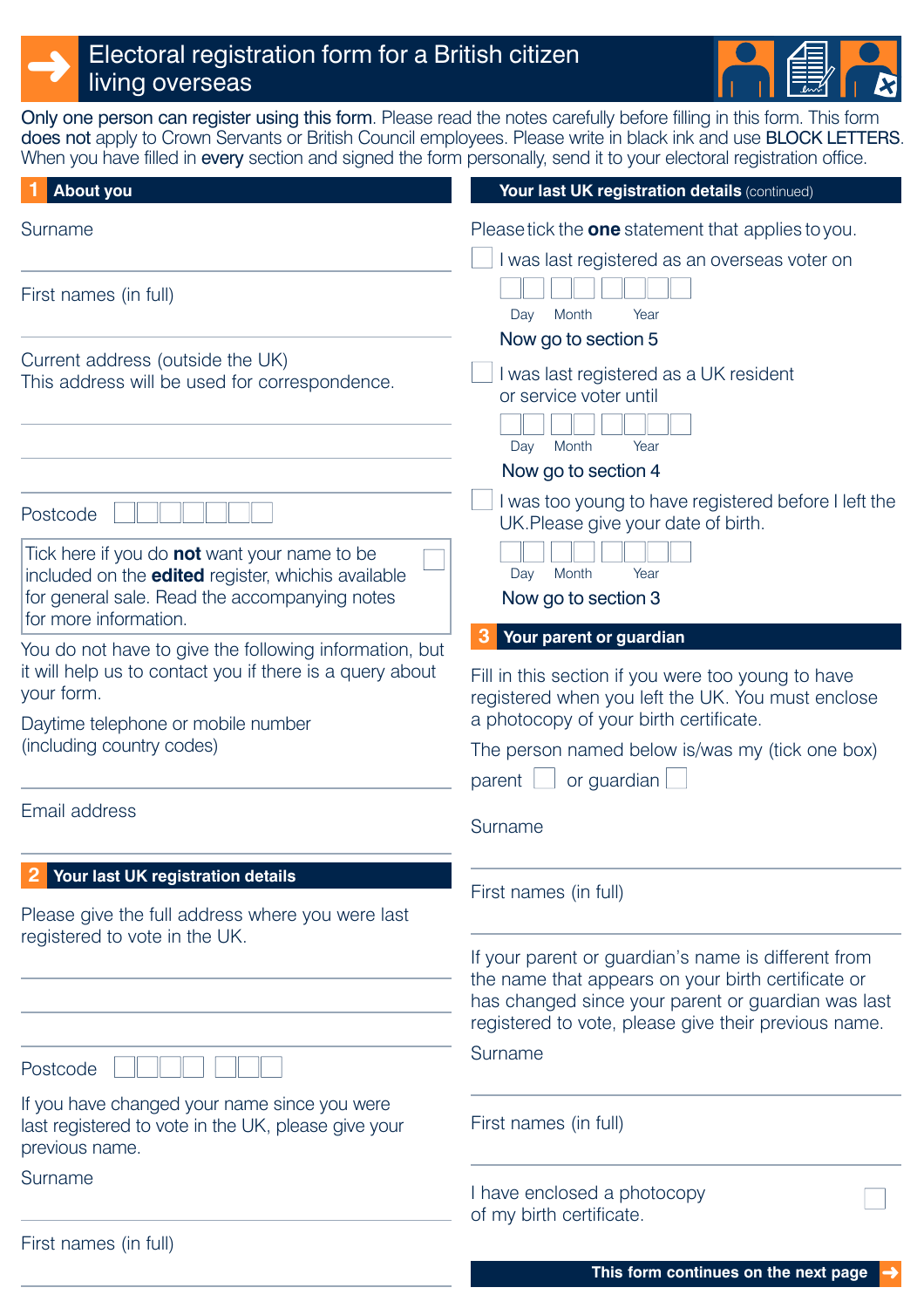

### ➜ Electoral registration form for a British citizen living overseas



#### **Citizenship**

Please tick the one statement that applies to you.

- $\Box$  I hold a British passport stating that I am a British citizen.
- British passport number

#### Place of issue

| Date of issue                                                                                                              |
|----------------------------------------------------------------------------------------------------------------------------|
|                                                                                                                            |
| Month<br>Year<br>Day                                                                                                       |
| I do not hold a British passport stating that I am<br>a British citizen, but I was born in theUK before<br>1 January 1983. |
| I am a British citizen, but my passport does not<br>state that I am a British citizen.                                     |
| Date you became a British citizen                                                                                          |
|                                                                                                                            |
| Month<br>Year<br>Dav                                                                                                       |

Please explain how you became a British citizen (for example, naturalisation or marriage).

#### **Declaration** (continued)

As far as I know, the details on this form are true and correct.

**Signature** 

**Date** 

#### **Witness declaration 6**

If this is the first time you have registered as an overseas voter, you need to get another person to fill in this section.

- I am aged 18 or over.
- I hold a British passport stating that I am a British citizen.
- $\blacksquare$  I am not living in the UK.
- I know the applicant but am not his/her husband, wife, parent, grandparent, brother, sister, child or grandchild.
- To the best of my knowledge, the applicant is a British citizen and is not living in the UK at the time of his/her declaration.

Witness signature

Date

Witness names (in full)

Witness address

#### **Declaration 5**

You must sign the declaration yourself. If the form is not signed, it will be sent back to you. This declaration cancels any previous declaration you may have made.

- I am a British citizen.
- I am not living in the UK.

Please tick the one statement that applies to you.





I ceased to be a crown servant, an employee of the British Council, or a member of Her Majesty's forces on



You need to give the following information (for reference purposes only).

British passport number

Place of issue

| Date of issue<br>Month<br>Year<br>Day |                |
|---------------------------------------|----------------|
| <b>FOR OFFICE USE ONLY</b>            |                |
| Polling district:                     | Date received: |
| Elector number:                       | Date added:    |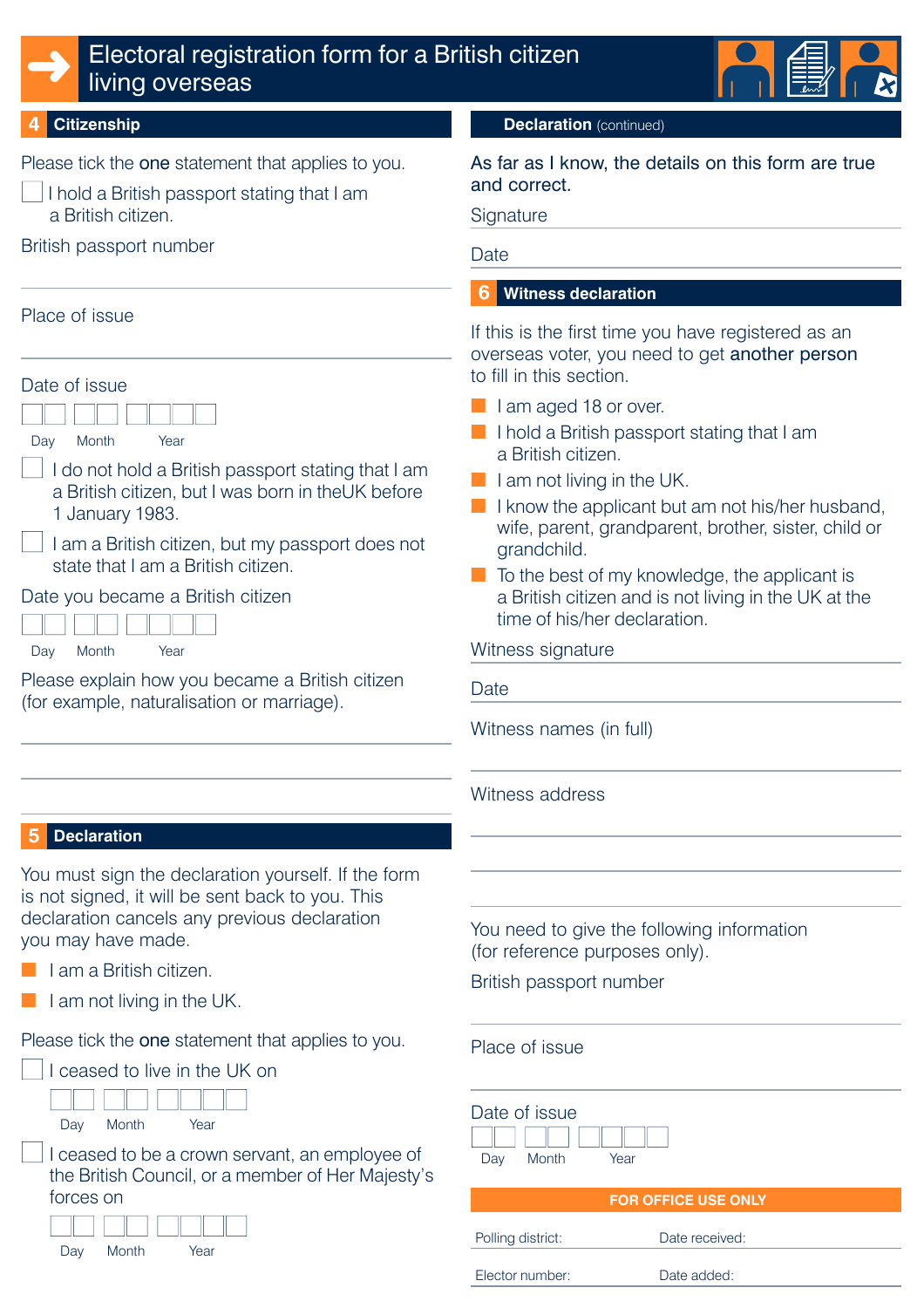



## How do I apply to vote by post?

- **1** Fill in the postal vote application form.
- **2** Make sure you complete all sections of the form and supply your date of birth and signature.
- **3** Return your form as soon as possible to your local electoral registration office.

You can find their address at www.aboutmyvote.co.uk.

Please **do not** return your form to The Electoral Commission.

**Please note:** your application form must arrive at your electoral registration office at least 11 working days before the election.

# Voting by post

You can apply to vote by post for a particular election, for a set period of time or for all future elections. But, you must be registered to vote first. Postal votes can be sent out to addresses in the UK and abroad.

#### What happens after I've returned this form?

- When an election is going to be held, your ballot paper will be sent to you in the post. Remember, it may not be sent out until four working days before election day, or three working days in Scotland. This may not allow enough time for you to return your ballot paper before voting closes, so voting by post may not be the best way for you to vote. You may want to consider voting by proxy (someone else voting for you).
- If it does not arrive by this time, contact your electoral registration office for a replacement ballot paper. In Scotland, contact the returning officer at your local council. You must do this by 5pm on election day.
- You will need to give your date of birth and signature on this application form, and again when you use your postal vote. This information is needed to tackle fraud.
- Make sure you return your postal vote so that it arrives by election day, otherwise it will not be counted. You will need to pay the postage.
- If it is too late to send your vote back by post, you can hand it in on election day to the returning officer at your local council, drop it off at a polling station in your constituency or, if you are voting in a local election, drop it off at any polling station in your ward.
- Your postal vote will be mixed with all the others before counting begins, so your vote will be kept secret.

# More information

If you need more forms or have any questions about voting by post, go to **www.aboutmyvote.co.uk** or contact your electoral registration office. This is the office responsible for the address where you were last registered to vote in the UK.

In England and Wales, the electoral registration office is based at your local council. In Scotland, it may be a separate office.

For contact details, go to **www.aboutmyvote.co.uk**

This form does not apply in Northern Ireland. Visit **www.electoralofficeni.gov.uk** for more information.

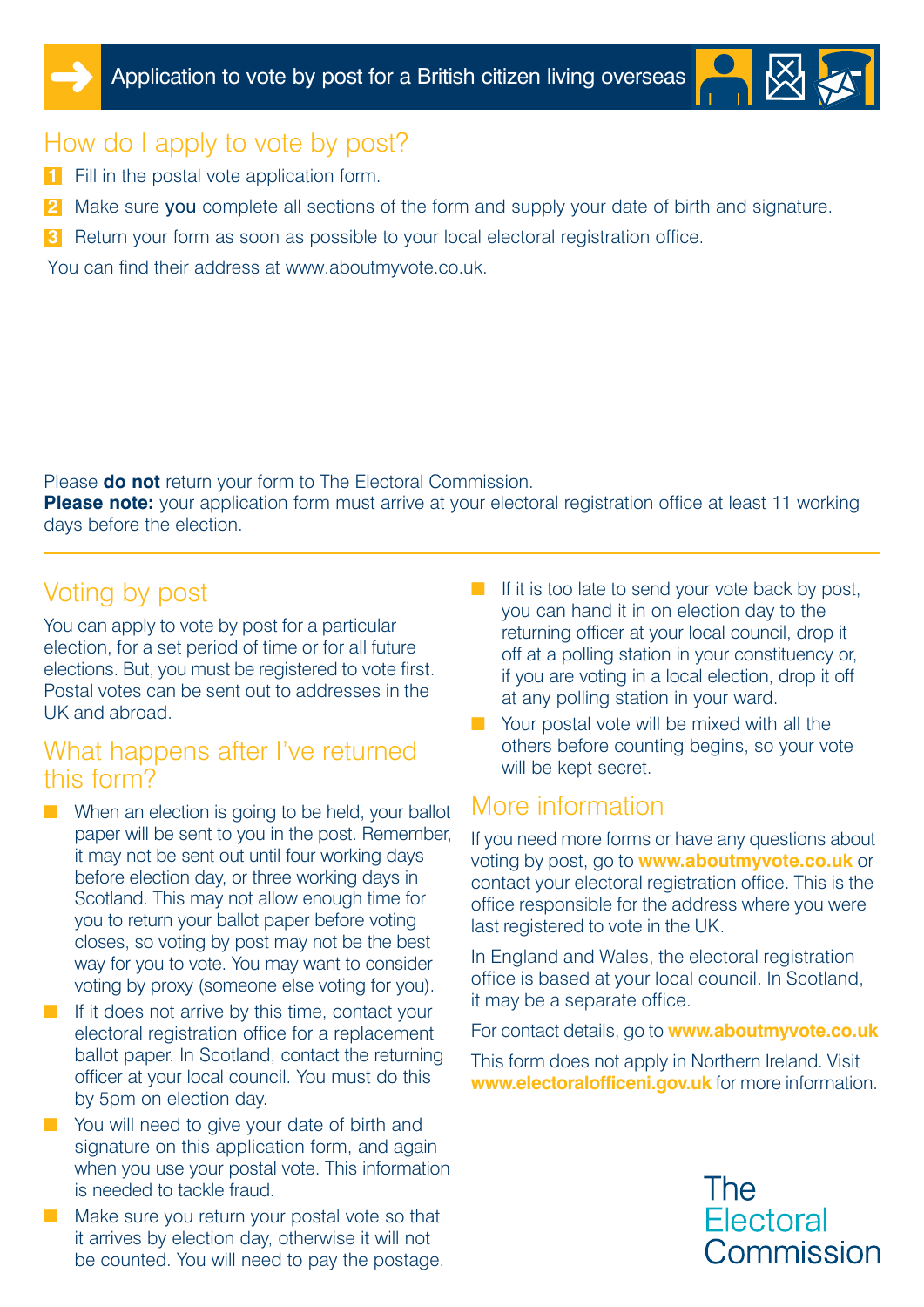## Application to vote by post for a British citizen living overseas

Only one person can register using this form. Please write in black ink and use BLOCK LETTERS. When you have filled in every section and signed the form yourself, send it to your local electoral registration office. You can get the address at www.aboutmyvote.co.uk

| ogionanon omoo. Tod odin got the address at www.aboutinyvoto.co.ah<br><b>About you</b> | 3 Address for ballot paper                                                                                                               |
|----------------------------------------------------------------------------------------|------------------------------------------------------------------------------------------------------------------------------------------|
| Surname                                                                                | Please send my ballot paper to the following address:                                                                                    |
| First names (in full)                                                                  |                                                                                                                                          |
| The address where you were registered to vote<br>in the UK                             | Postcode<br>I would like my ballot paper sent to this address<br>(tick one box only):<br>because this is my current home address         |
|                                                                                        | for another reason specified below                                                                                                       |
| Postcode                                                                               |                                                                                                                                          |
| Daytime telephone or mobile number<br>(including country code)                         | Your date of birth and signature                                                                                                         |
| E-mail address (optional)                                                              | Please write your date of birth 'DD MM YYYY' in the<br>black boxes below. Then sign, using black ink, keeping<br>within the grey border. |
| About your postal vote                                                                 |                                                                                                                                          |
| I want to vote by post at all elections<br>(tick one box only):                        |                                                                                                                                          |
| until further notice (permanent postal vote)                                           |                                                                                                                                          |
| for the elections to be held on<br>for the period                                      | Declaration: As far as I know, the details on this form<br>are true and accurate.                                                        |
| from<br>to                                                                             |                                                                                                                                          |
|                                                                                        | Today's date<br>$\overline{D}$<br>M                                                                                                      |

| <b>For office use only</b> |                |  |
|----------------------------|----------------|--|
| Polling district:          | Date received: |  |
| Elector number:            | Date added:    |  |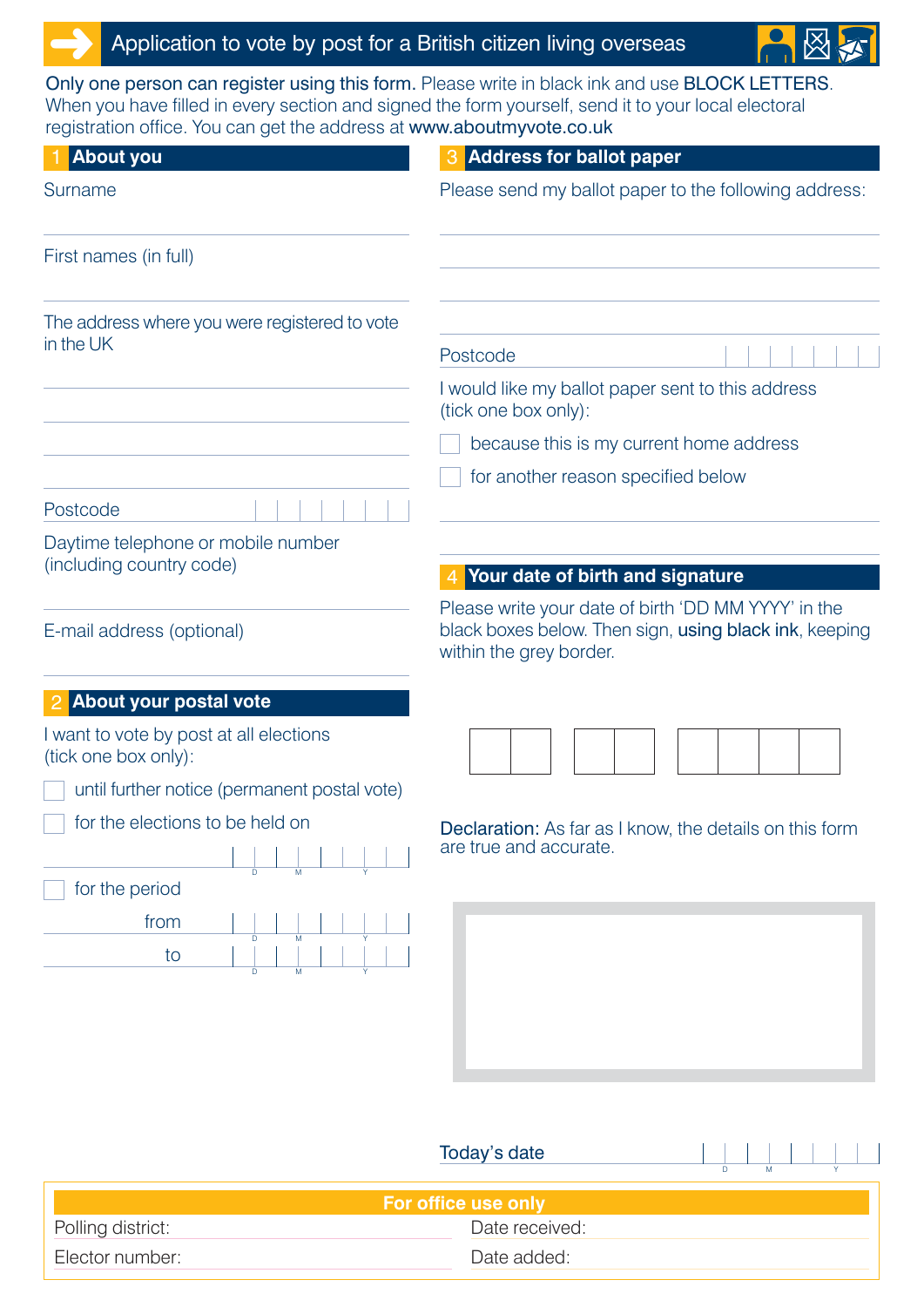



## How do I apply to vote by proxy?

- **1** You must ask someone you know to be your proxy and vote on your behalf. Please note that a person can only be the proxy for close relatives and up to two other people at the same election.
- **2** Fill in the proxy vote application form.
- **3** Make sure you complete all sections of the form and supply your date of birth and signature.
- **4** Return your form as soon as possible to your local electoral registration office.

You can find their address at www.aboutmyvote.co.uk.

Please do not return your form to the Electoral Commission. Please note: your application form must arrive at your electoral registration office at least 11 working days before the election when changing or cancelling an existing postal or postal proxy vote and at least 6 working days before the election when applying for a new proxy vote.

### Voting by proxy

You can apply to vote by proxy for a particular election, for a set period of time or for all future elections. This form allows you to vote by proxy for as long as you remain registered as an overseas voter.

#### What happens after I've returned this form?

- Your proxy must go to your local polling station to vote. If your proxy cannot get to the polling station, they can apply to vote for you by post. They can apply to do this up to 11 days before election day. Contact your electoral registration office for more details.
- Your proxy will be sent a proxy poll card, telling them where and when to vote on your behalf.
- You must let your proxy know how you want them to vote on your behalf, for example, which candidate or which party.
- If it turns out that you are able to go to the polling station on election day, you can vote in person as long as your proxy has not already done so and has not applied to vote for you by post.
- You will need to give your date of birth and signature on this application form. This information is needed to tackle fraud.

#### More information

If you have any questions about voting by proxy, go to www.aboutmyvote.co.uk or contact your electoral registration office. This is the office responsible for the address where you were last registered to vote in the UK.

In England and Wales, the electoral registration office is based at your local council. In Scotland, it may be a separate office.

For contact details, go to www.aboutmyvote.co.uk

This form does not apply in Northern Ireland. Visit www.electoralofficeni.gov.uk for more information.

> The **Electoral** Commission